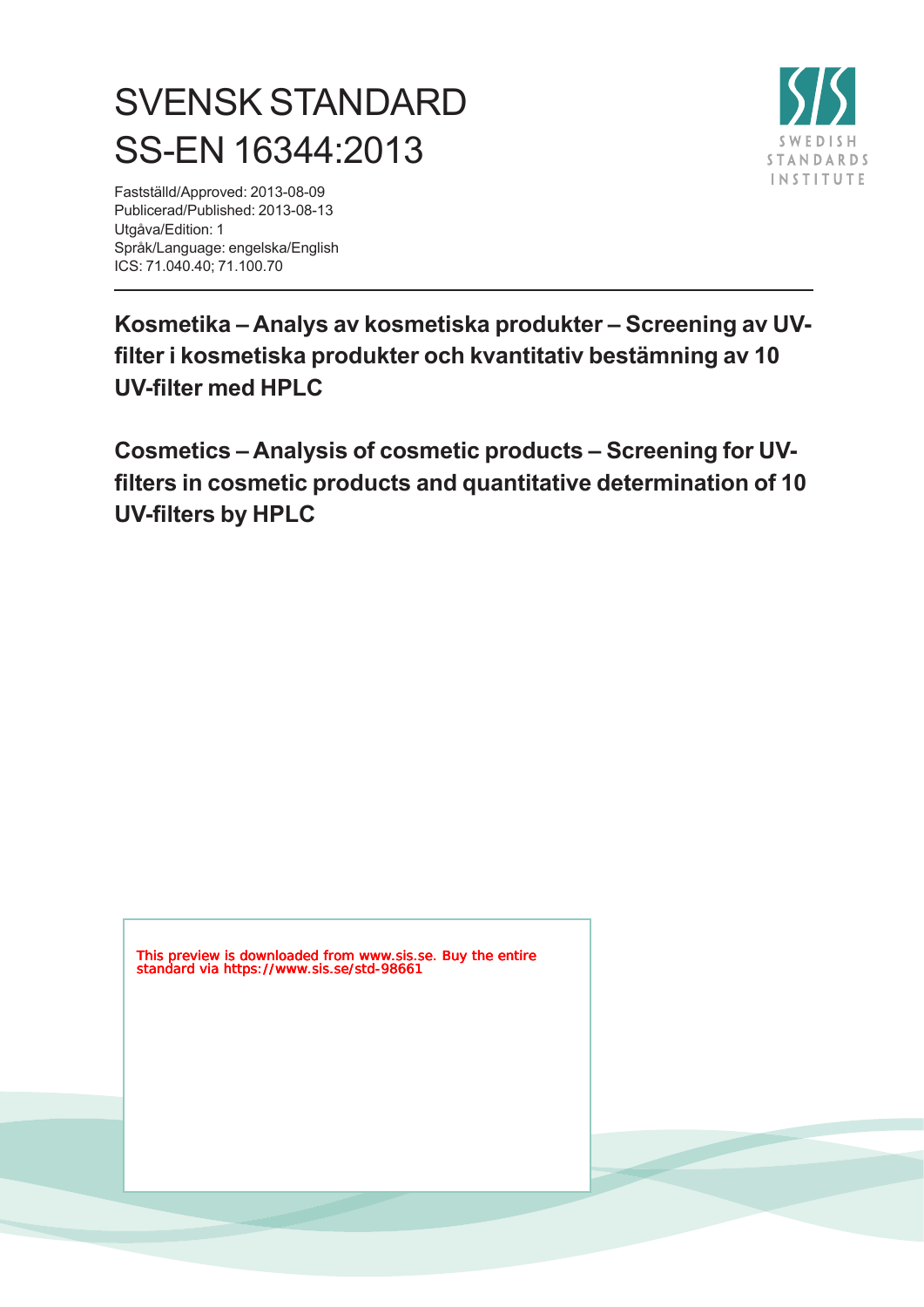## Standarder får världen att fungera

*SIS (Swedish Standards Institute) är en fristående ideell förening med medlemmar från både privat och offentlig sektor. Vi är en del av det europeiska och globala nätverk som utarbetar internationella standarder. Standarder är dokumenterad kunskap utvecklad av framstående aktörer inom industri, näringsliv och samhälle och befrämjar handel över gränser, bidrar till att processer och produkter blir säkrare samt effektiviserar din verksamhet.* 

#### **Delta och påverka**

Som medlem i SIS har du möjlighet att påverka framtida standarder inom ditt område på nationell, europeisk och global nivå. Du får samtidigt tillgång till tidig information om utvecklingen inom din bransch.

#### **Ta del av det färdiga arbetet**

Vi erbjuder våra kunder allt som rör standarder och deras tillämpning. Hos oss kan du köpa alla publikationer du behöver – allt från enskilda standarder, tekniska rapporter och standardpaket till handböcker och onlinetjänster. Genom vår webbtjänst e-nav får du tillgång till ett lättnavigerat bibliotek där alla standarder som är aktuella för ditt företag finns tillgängliga. Standarder och handböcker är källor till kunskap. Vi säljer dem.

#### **Utveckla din kompetens och lyckas bättre i ditt arbete**

Hos SIS kan du gå öppna eller företagsinterna utbildningar kring innehåll och tillämpning av standarder. Genom vår närhet till den internationella utvecklingen och ISO får du rätt kunskap i rätt tid, direkt från källan. Med vår kunskap om standarders möjligheter hjälper vi våra kunder att skapa verklig nytta och lönsamhet i sina verksamheter.

**Vill du veta mer om SIS eller hur standarder kan effektivisera din verksamhet är du välkommen in på www.sis.se eller ta kontakt med oss på tel 08-555 523 00.**

## Standards make the world go round

*SIS (Swedish Standards Institute) is an independent non-profit organisation with members from both the private and public sectors. We are part of the European and global network that draws up international standards. Standards consist of documented knowledge developed by prominent actors within the industry, business world and society. They promote cross-border trade, they help to make processes and products safer and they streamline your organisation.*

#### **Take part and have influence**

As a member of SIS you will have the possibility to participate in standardization activities on national, European and global level. The membership in SIS will give you the opportunity to influence future standards and gain access to early stage information about developments within your field.

#### **Get to know the finished work**

We offer our customers everything in connection with standards and their application. You can purchase all the publications you need from us - everything from individual standards, technical reports and standard packages through to manuals and online services. Our web service e-nav gives you access to an easy-to-navigate library where all standards that are relevant to your company are available. Standards and manuals are sources of knowledge. We sell them.

#### **Increase understanding and improve perception**

With SIS you can undergo either shared or in-house training in the content and application of standards. Thanks to our proximity to international development and ISO you receive the right knowledge at the right time, direct from the source. With our knowledge about the potential of standards, we assist our customers in creating tangible benefit and profitability in their organisations.

**If you want to know more about SIS, or how standards can streamline your organisation, please visit www.sis.se or contact us on phone +46 (0)8-555 523 00**



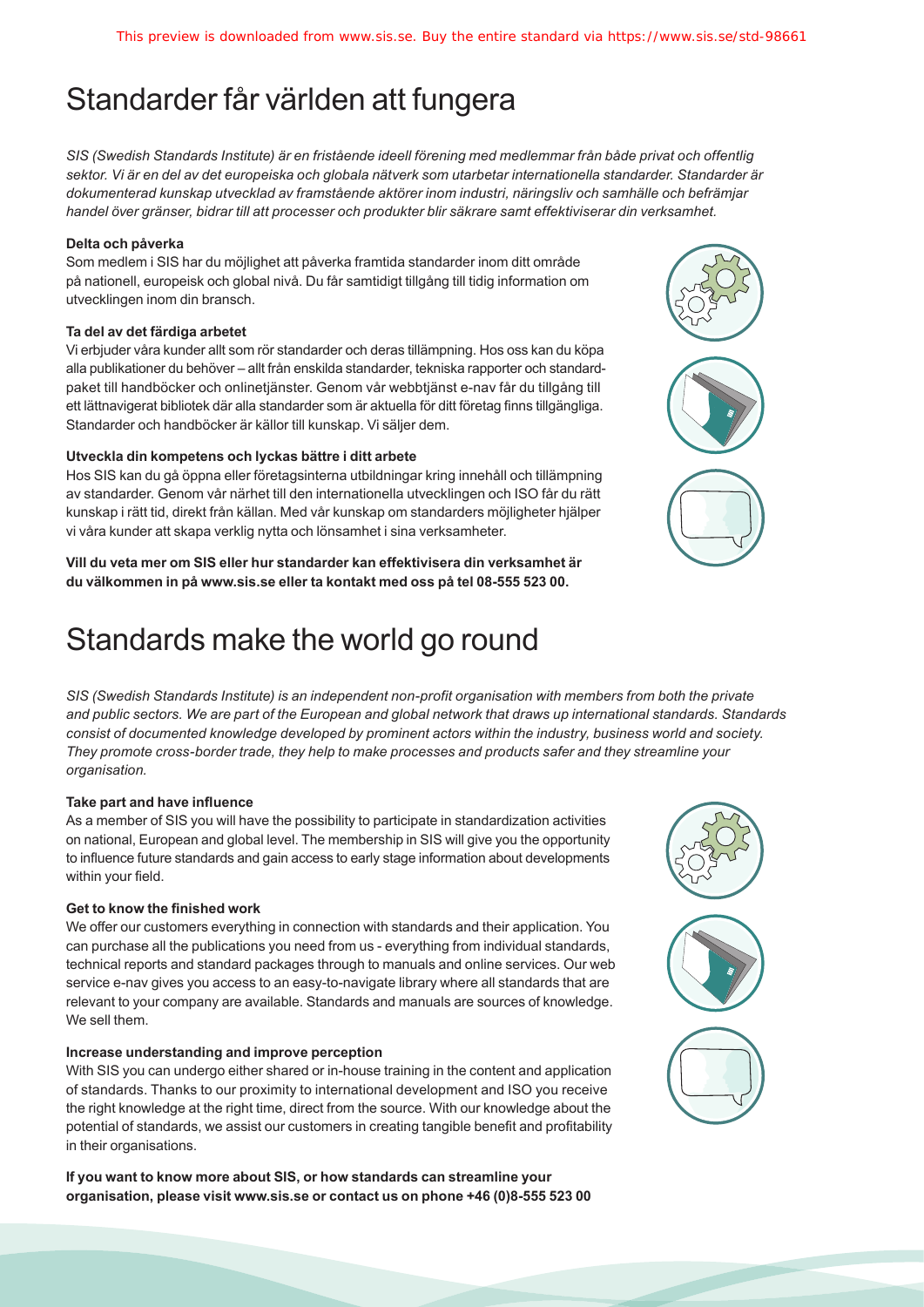Europastandarden EN 16344:2013 gäller som svensk standard. Detta dokument innehåller den officiella engelska versionen av EN 16344:2013.

The European Standard EN 16344:2013 has the status of a Swedish Standard. This document contains the official version of EN 16344:2013.

© Copyright / Upphovsrätten till denna produkt tillhör SIS, Swedish Standards Institute, Stockholm, Sverige. Användningen av denna produkt regleras av slutanvändarlicensen som återfinns i denna produkt, se standardens sista sidor.

© Copyright SIS, Swedish Standards Institute, Stockholm, Sweden. All rights reserved. The use of this product is governed by the end-user licence for this product. You will find the licence in the end of this document.

*Upplysningar om sakinnehållet i standarden lämnas av SIS, Swedish Standards Institute, telefon 08-555 520 00. Standarder kan beställas hos SIS Förlag AB som även lämnar allmänna upplysningar om svensk och utländsk standard.*

*Information about the content of the standard is available from the Swedish Standards Institute (SIS), telephone +46 8 555 520 00. Standards may be ordered from SIS Förlag AB, who can also provide general information about Swedish and foreign standards.*

Denna standard är framtagen av kommittén för Analysmetoder för allergiframkallande ämnen, SIS / TK 495.

Har du synpunkter på innehållet i den här standarden, vill du delta i ett kommande revideringsarbete eller vara med och ta fram andra standarder inom området? Gå in på www.sis.se - där hittar du mer information.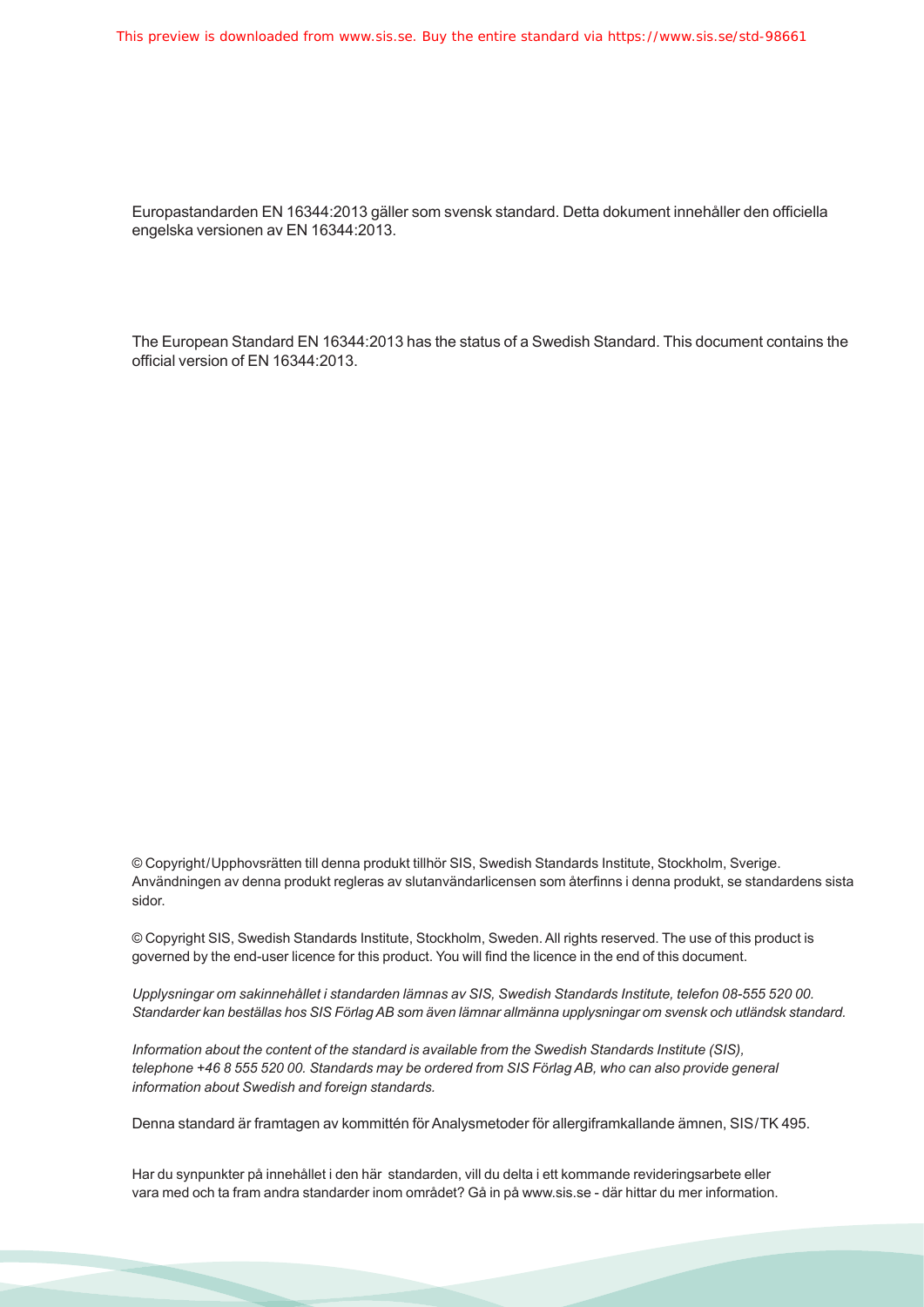This preview is downloaded from www.sis.se. Buy the entire standard via https://www.sis.se/std-98661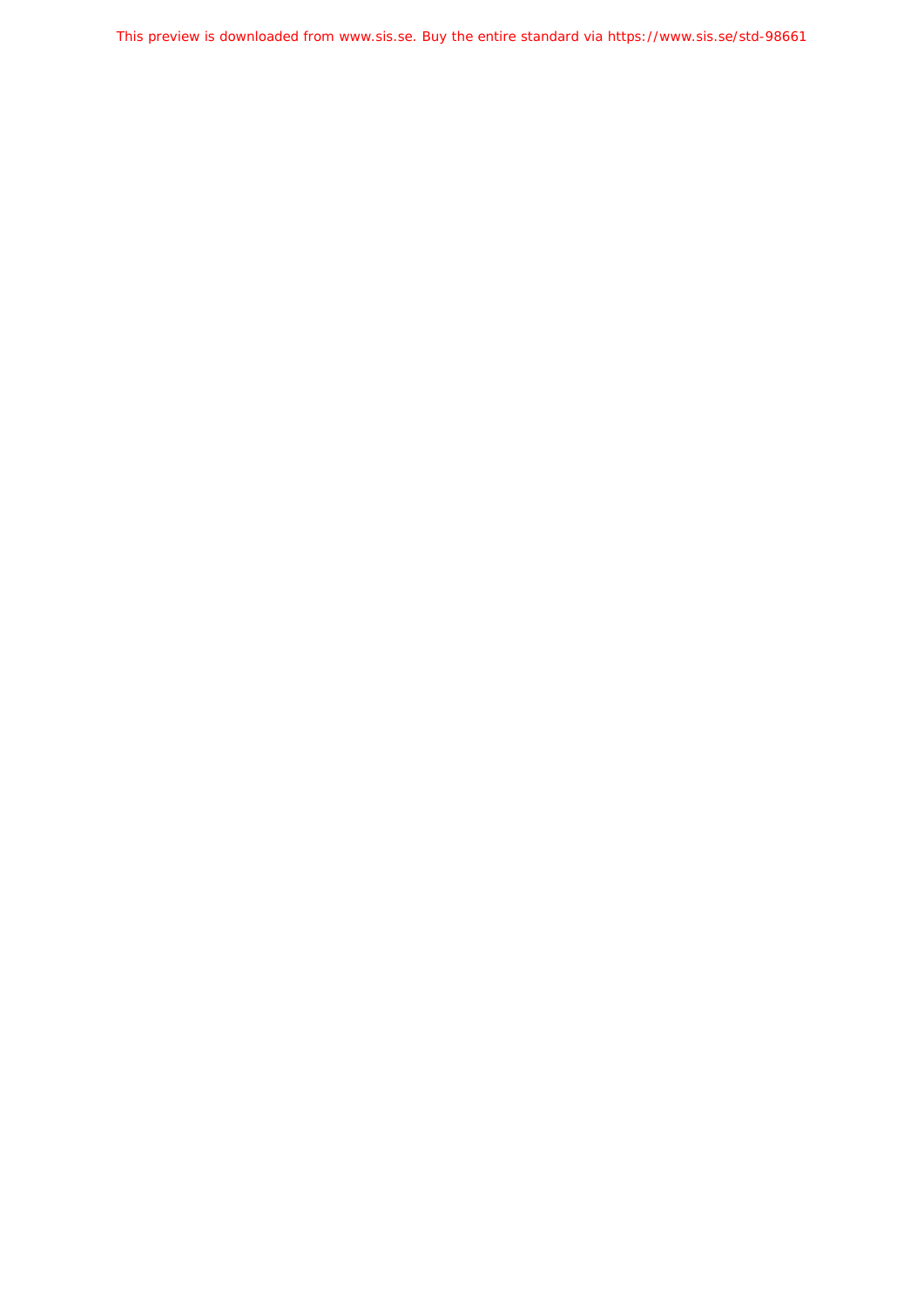## EUROPEAN STANDARD NORME EUROPÉENNE EUROPÄISCHE NORM

### **EN 16344**

July 2013

ICS 71.100.70

English Version

### Cosmetics - Analysis of cosmetic products - Screening for UVfilters in cosmetic products and quantitative determination of 10 UV-filters by HPLC.

Cosmétiques - Analyse des produits cosmétiques - Détection des filtres UV dans les produits cosmétiques et détermination quantitative de 10 filtres UV par CLHP

Kosmetische Mittel - Untersuchung von kosmetischen Mitteln - Screening und quantitative Bestimmung von 10 UV-Filtern in Sonnenschutzmitteln, HPLC-Verfahren

This European Standard was approved by CEN on 29 May 2013.

CEN members are bound to comply with the CEN/CENELEC Internal Regulations which stipulate the conditions for giving this European Standard the status of a national standard without any alteration. Up-to-date lists and bibliographical references concerning such national standards may be obtained on application to the CEN-CENELEC Management Centre or to any CEN member.

This European Standard exists in three official versions (English, French, German). A version in any other language made by translation under the responsibility of a CEN member into its own language and notified to the CEN-CENELEC Management Centre has the same status as the official versions.

CEN members are the national standards bodies of Austria, Belgium, Bulgaria, Croatia, Cyprus, Czech Republic, Denmark, Estonia, Finland, Former Yugoslav Republic of Macedonia, France, Germany, Greece, Hungary, Iceland, Ireland, Italy, Latvia, Lithuania, Luxembourg, Malta, Netherlands, Norway, Poland, Portugal, Romania, Slovakia, Slovenia, Spain, Sweden, Switzerland, Turkey and United Kingdom.



EUROPEAN COMMITTEE FOR STANDARDIZATION COMITÉ EUROPÉEN DE NORMALISATION EUROPÄISCHES KOMITEE FÜR NORMUNG

**Management Centre: Avenue Marnix 17, B-1000 Brussels**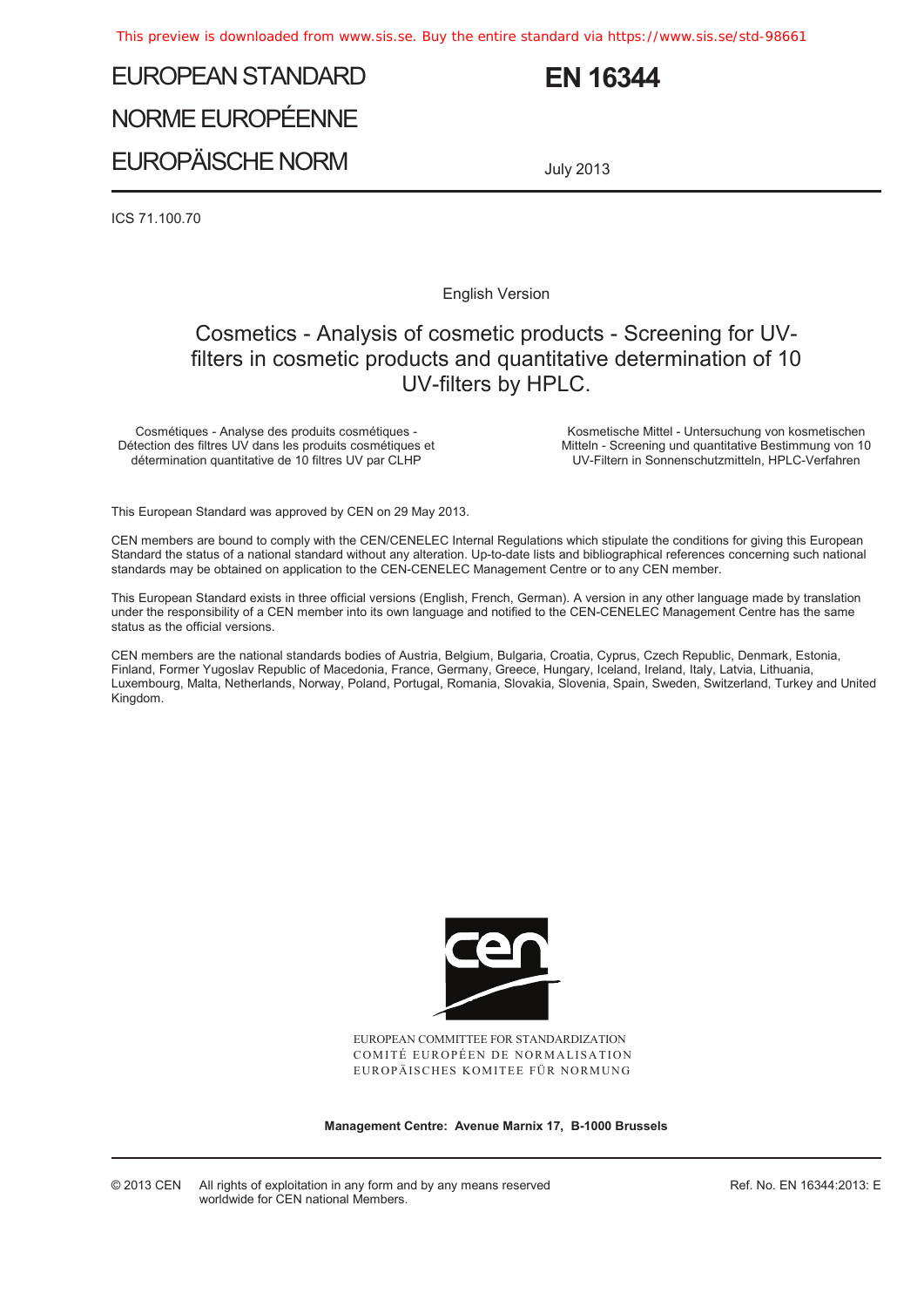This preview is downloaded from www.sis.se. Buy the entire standard via https://www.sis.se/std-98661 SS-EN 16344:2013 (E)

### **Contents**

Page

| $\mathbf{1}$            |  |  |  |
|-------------------------|--|--|--|
| $\overline{2}$          |  |  |  |
| $\overline{3}$          |  |  |  |
| $\overline{\mathbf{4}}$ |  |  |  |
| 5                       |  |  |  |
| 6                       |  |  |  |
| $\overline{7}$          |  |  |  |
| 8                       |  |  |  |
| 9                       |  |  |  |
|                         |  |  |  |
|                         |  |  |  |
|                         |  |  |  |
|                         |  |  |  |
|                         |  |  |  |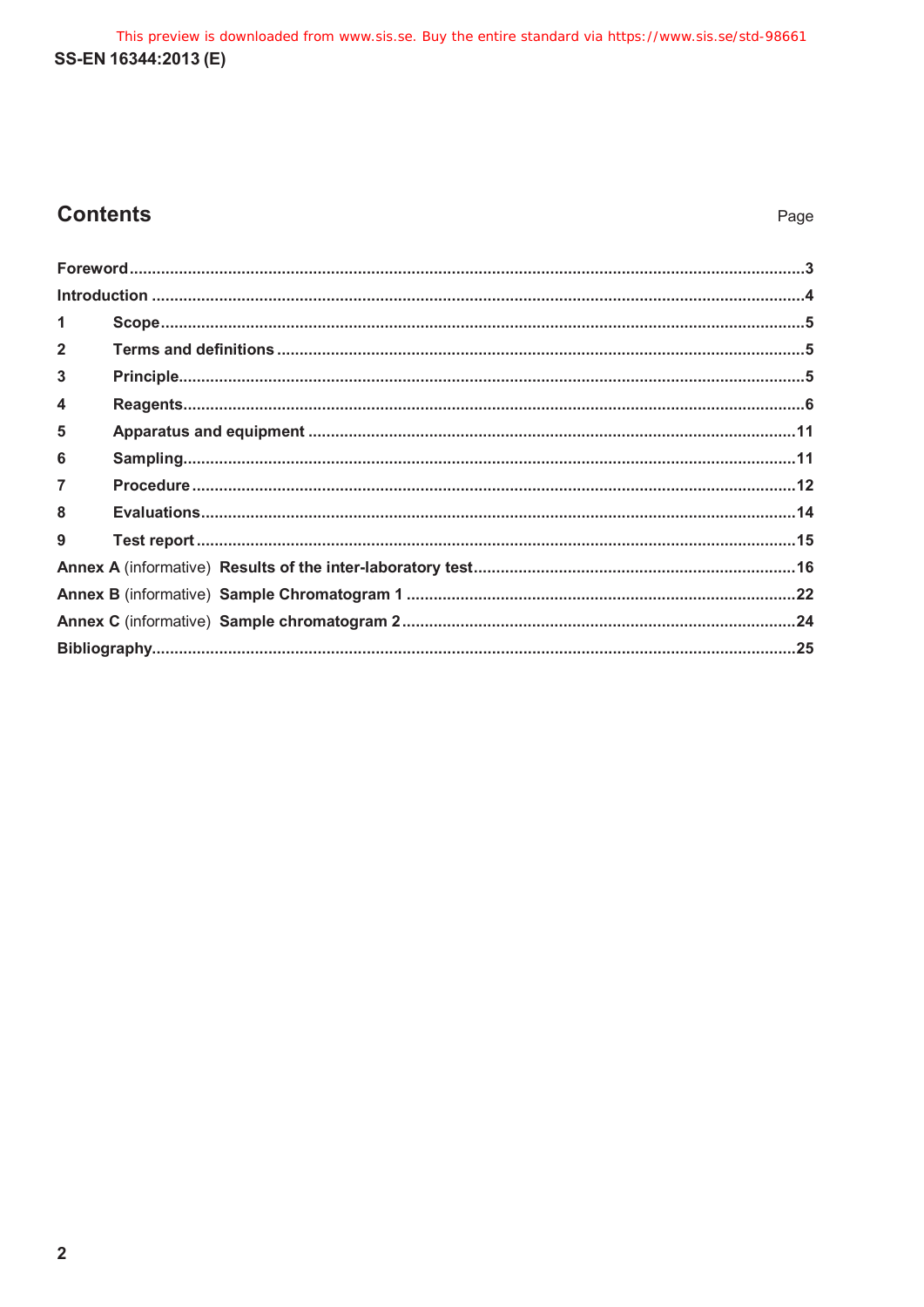### **Foreword**

This document (EN 16344:2013) has been prepared by Technical Committee CEN/TC 392 "Cosmetics", the secretariat of which is held by AFNOR.

This European Standard shall be given the status of a national standard, either by publication of an identical text or by endorsement, at the latest by January 2014, and conflicting national standards shall be withdrawn at the latest by January 2014.

Attention is drawn to the possibility that some of the elements of this document may be the subject of patent rights. CEN [and/or CENELEC] shall not be held responsible for identifying any or all such patent rights.

According to the CEN-CENELEC Internal Regulations, the national standards organisations of the following countries are bound to implement this European Standard: Austria, Belgium, Bulgaria, Croatia, Cyprus, Czech Republic, Denmark, Estonia, Finland, Former Yugoslav Republic of Macedonia, France, Germany, Greece, Hungary, Iceland, Ireland, Italy, Latvia, Lithuania, Luxembourg, Malta, Netherlands, Norway, Poland, Portugal, Romania, Slovakia, Slovenia, Spain, Sweden, Switzerland, Turkey and the United Kingdom.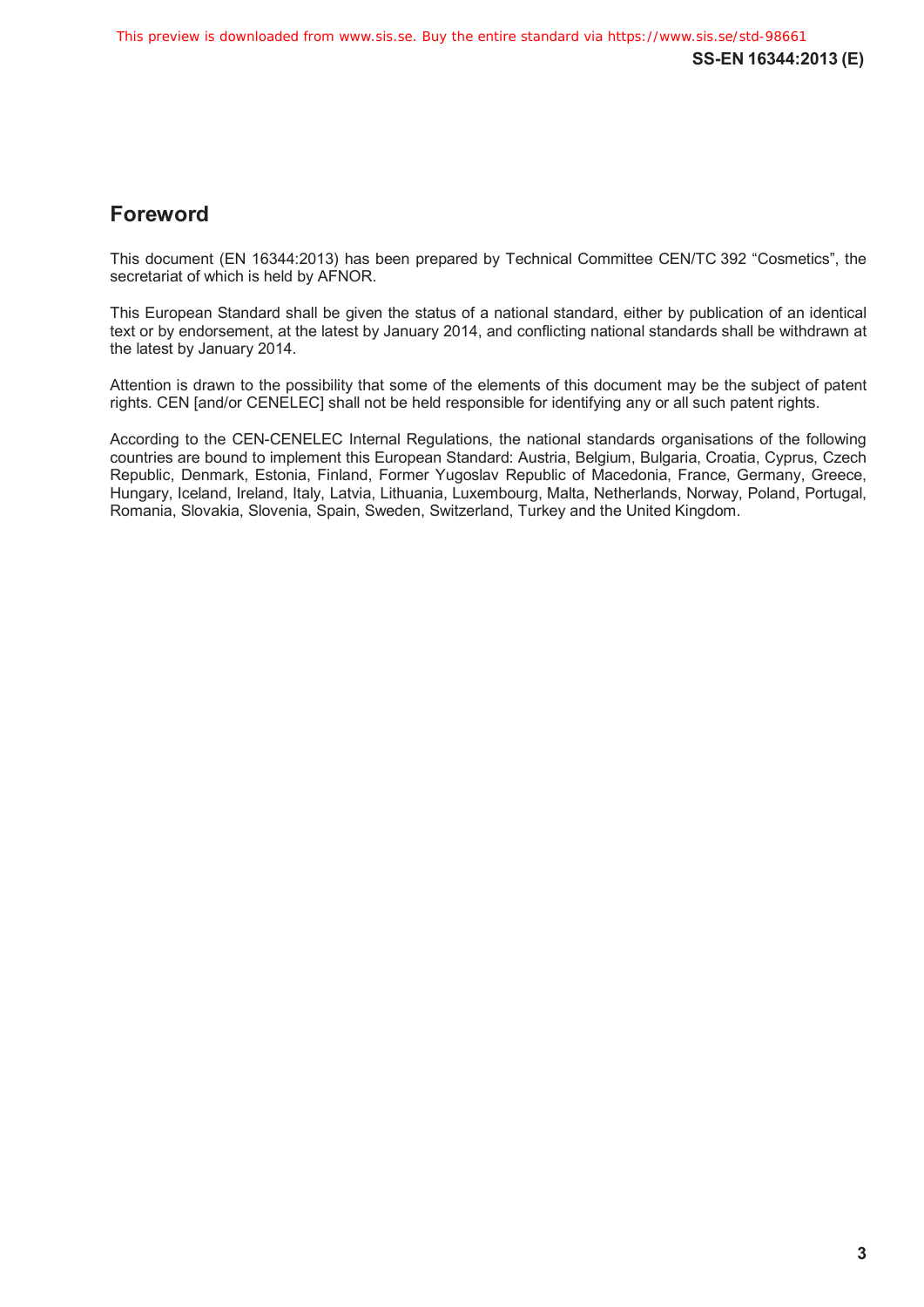### **Introduction**

Reference is made to the relevant annex of the Regulation (EC) No 1223/2009 of the European Parliament and of the Council of 30 November 2009 on cosmetic products:

Annex VI List of UV-filters allowed in cosmetic products.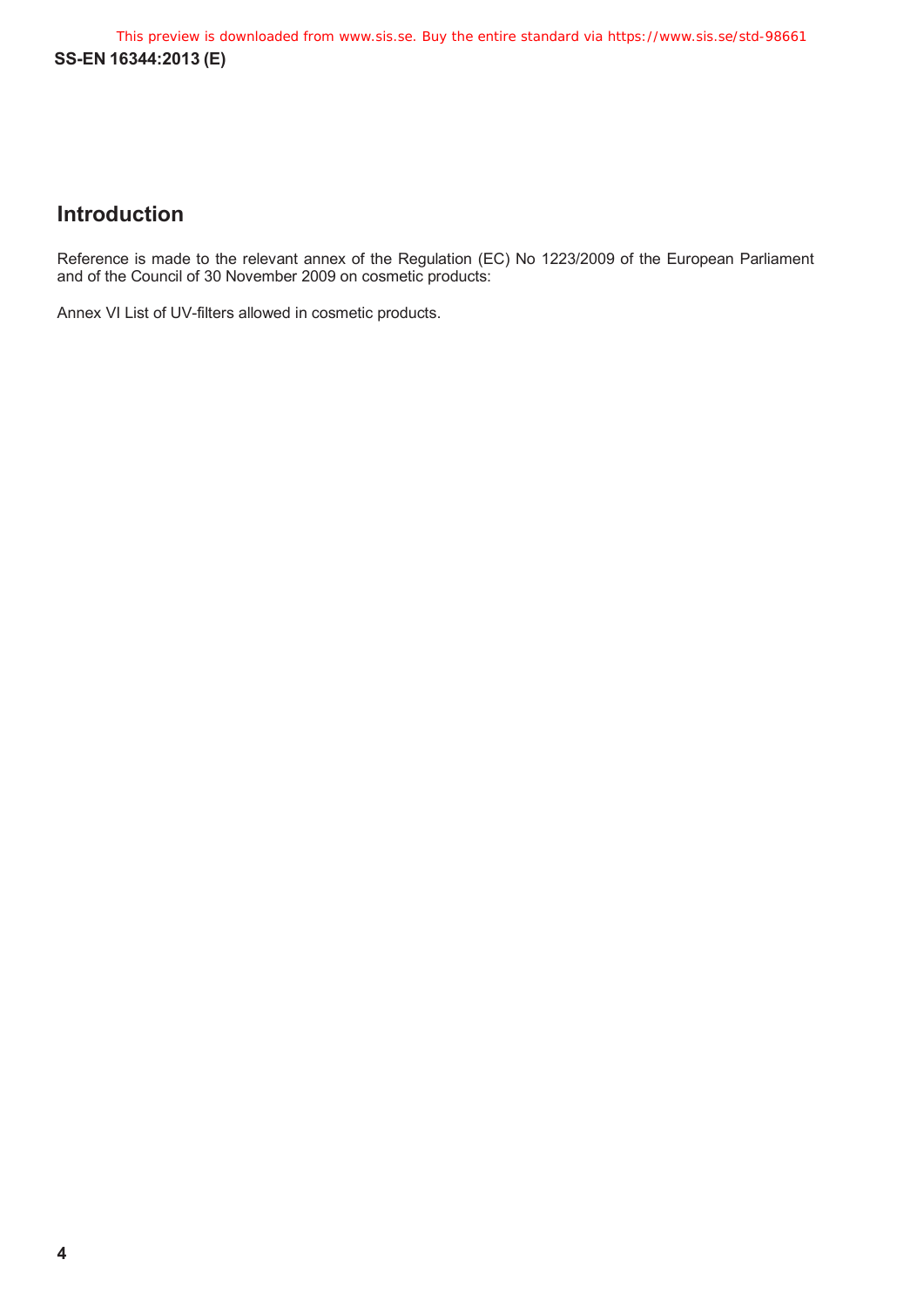### **1 Scope**

This European Standard specifies a multi-screening method using reversed-phase HPLC for the detection of UV-filters listed in the cosmetic regulations. The method is applicable for the quantitative determination of 10 UV-filters, which are mainly used in emulsion-based cosmetic products and sunscreen sprays particularly with regard to the maximum concentration listed in the cosmetic regulation.

Other analytical methods for the qualification and quantification of UV-filters may be used if they lead to comparable results.

### **2 Terms and definitions**

For the purposes of this document, the following terms and definitions apply.

### **2.1**

### **UV-filters**

organic chemical compounds that absorb ultraviolet light and inorganic substances that reflect, scatter and absorb UV light

Note 1 to entry: The UV-filters and UV-absorber of this method are only organic chemical compounds and are used in sunscreen products to protect the skin against UV radiation.

### **3 Principle**

The UV-filters are extracted with an acetone/methanol mixture. For the qualitative detection of the listed UV-filters and the quantitative determination of the 10 validated UV-filter reversed phase HPLC with UV (DAD) detection is used. The method is also applicable for the quantification of the other listed UV-filters after proper validation.

Quantitative determination of samples containing the following UV-filters require the use of additional extraction methods and determinations:

- Terephthalylidene Dicamphor Sulfonic Acid (TDSA) and Disodium Phenyl Dibenzimidazole Tetrasulfonate (DPDT) are additionally extracted with methanolic-aqueous sodium hydroxide solution.
- Methylene Bis-benzotriazolyl Tetramethylbutylphenol (MBBT) and Bis-Ethylhexyloxyphenol Methoxyphenyl Triazine (BEMT) are additionally extracted with a mixture of tetrahydrofuran/acetone.

In the case of an unsatisfactory peak shape, Butyl Methoxydibenzoylmethane (BMDM) is additionally extracted with a mixture of acetone/methanol/EDTA.

The quantitative determination is made by means of RP-HPLC with UV (DAD). The UV-spectra are compared with the reference spectra in a database.

The concentration of each UV-filter determined in accordance with this method is reported in g/100 g.

This method has been tested in an inter-laboratory test on specific cosmetic matrix (q.v. Annex A). The user should verify the performance of the method in their laboratory for each different matrix and pay particular attention to the recommended quality control elements.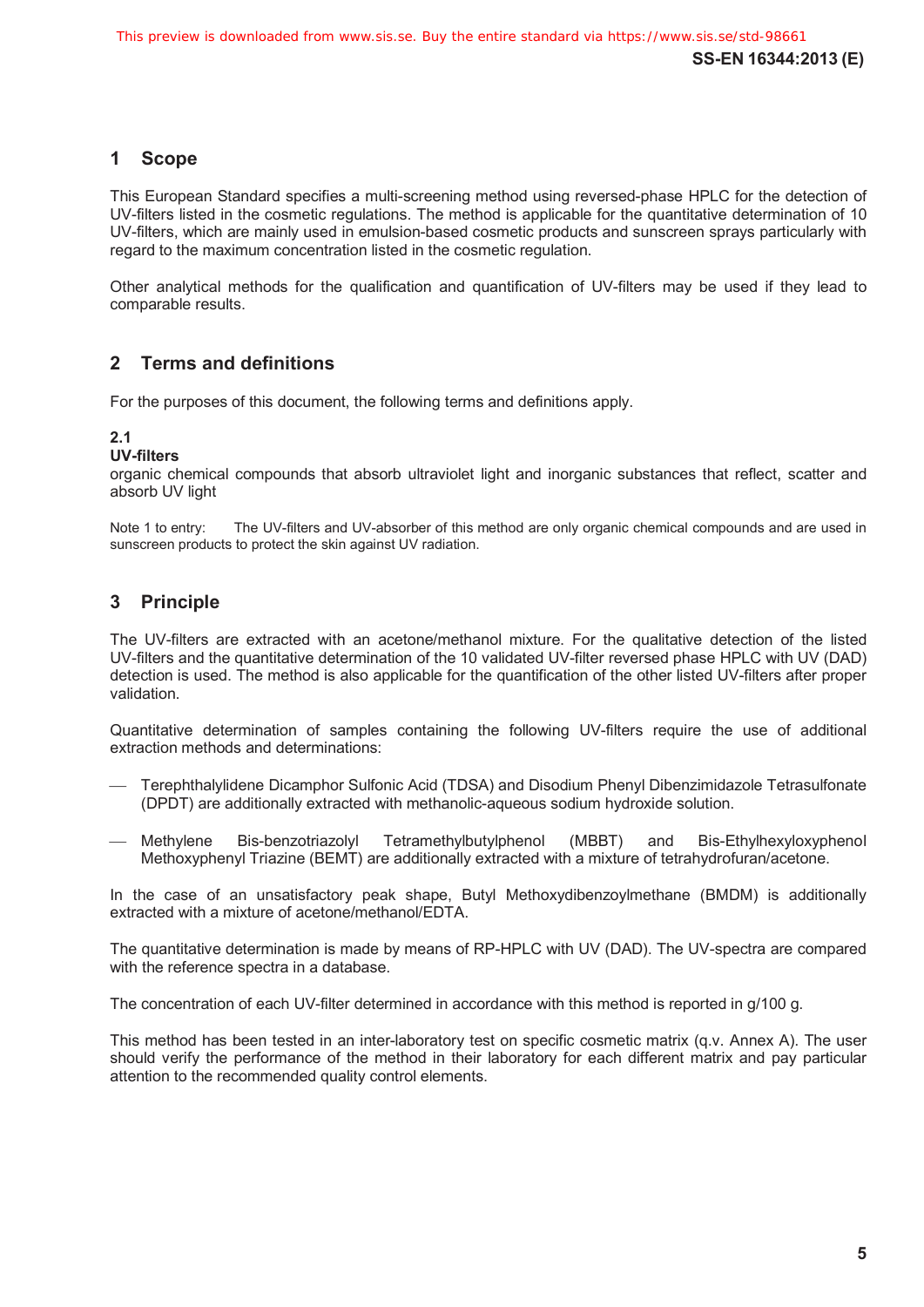### **4 Reagents**

### **4.1 General**

If not otherwise specified, analytical-grade chemicals shall be used. Water shall be distilled or of a corresponding purity. "Solution" shall be understood as an aqueous solution unless otherwise specified.

- **4.2 Methanol (MeOH),** HPLC grade.
- **4.3 Acetone,** HPLC grade.
- **4.4 Tetrahydrofuran (THF),** HPLC grade.
- **4.5 Ammonia solution,** mass fraction  $\omega = 25$  g/100 g.
- **4.6 Sodium hydroxide solution,** molar concentration *c* = 1 mol/l.

**4.7 Ethylenediaminetetraacetic acid (EDTA) disodium salt dihydrate** (Na<sub>2</sub>EDTA ⋅ 2H<sub>2</sub>O, CAS 6381-92-6, purity > 99 %).

### **4.8 EDTA solution**

Weigh 1,8 g of EDTA disodium salt dihydrate (4.7) into a 100 ml volumetric flask and fill up to the calibration mark with water.

**4.9 Ethanol,** HPLC grade.

**4.10 Lauryl Trimethyl Ammonium Bromide** (LTAB, synonym: dodecyltrimethylammonium bromide. CAS 1119-94-4), if possible HPLC quality (purity  $\geq$  98 %).

**4.11 Ammonium bromide** (CAS 12124-97-9, purity ≥ 99 %).

#### **4.12 Reference substances**